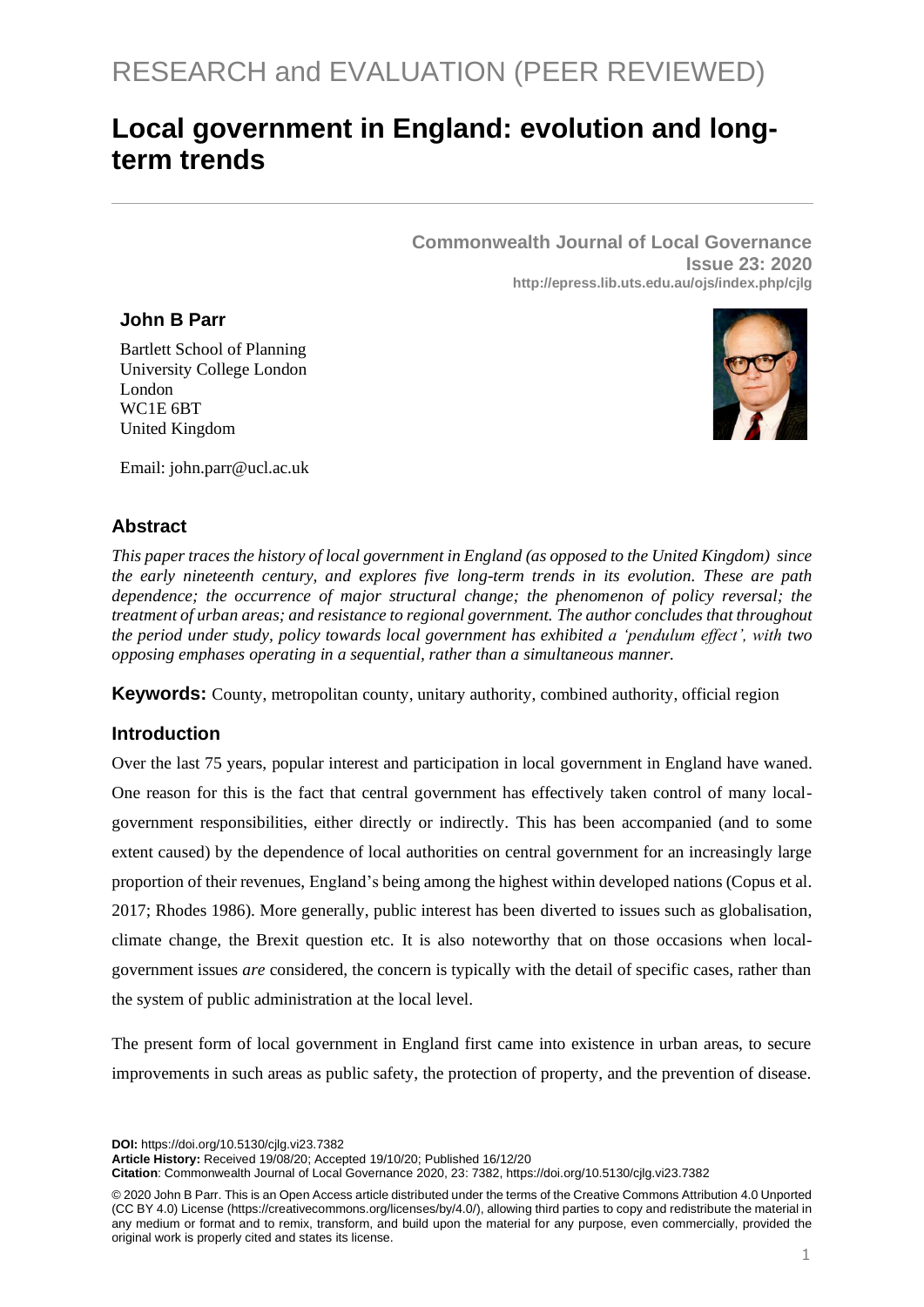Subsequently, its authority was extended to cover non-urban areas and to include numerous additional responsibilities as wide-ranging as education, housing, social policy, public transport, emergency services and planning (Chandler 2001). This paper traces the evolution of local government in England above the level of the civil parish (the lowest level) from the first half of the nineteenth century to the present, and subsequently argues that this evolution has been characterised by a number of long-term trends relating to functional organisation. The focus here on long-term trends provides an important complementary approach to existing studies of local government, which typically pay attention to specific problems or particular areas, and take an essentially short-term perspective.

# **Part 1: The evolution of local government in England**

#### **The beginnings of modern local government**

Unlike many other countries, where local government is enshrined in a constitution, in England it is the agent of central government, functioning under its direction and supervision, and being afforded only limited constitutional or legislative protection (Bulpitt 1983; Jennings 1947; Robson 1931). Furthermore, in contrast to many other institutions of the state, the current framework of local government in England is a relatively recent creation. The first major piece of local government legislation was the Municipal Corporations Act of 1835. Prior to this, towns and cities had been governed largely by local magistrates, where the influence of guilds and ecclesiastical interests was common. The Act imposed for the first time a uniform, though limited, order on urban government, allowing municipal boroughs to provide a specific range of services and to undertake certain improvements. It also partially democratised the system of local government in towns, with the establishment of councils elected by ratepayers.

Over 50 years then passed before further local-government reform of any significance took place: namely, the Local Government Act of 1888. This Act may be seen as a milestone in the organisation of government in England below the central level. The Act created 'administrative counties' based largely on historic counties, some of which were many centuries old. Certain counties were sub-divided, e.g. Cambridgeshire, Lincolnshire, Sussex and Yorkshire. Directly-elected councils became responsible for bridge and highway development and policing, functions that had formerly been undertaken by justices of the peace at quarterly legal meetings. The Act paid particular attention to London, where a new county was formed from parts of the existing counties of Kent, Middlesex and Surrey. The government of London was placed in the hands of an elected body, known as the London County Council (LCC). This assumed a number of municipal functions formerly undertaken by parishes and the Metropolitan Board of Works. The Act represented the first attempt in England to create a county that coincided with a major urban concentration or 'conurbation', the term later coined by Geddes (1915).

The 1888 Act also made provision for the 'county borough', an urban centre typically with a population in excess of 50,000, although there were several exceptions. Municipal boroughs with populations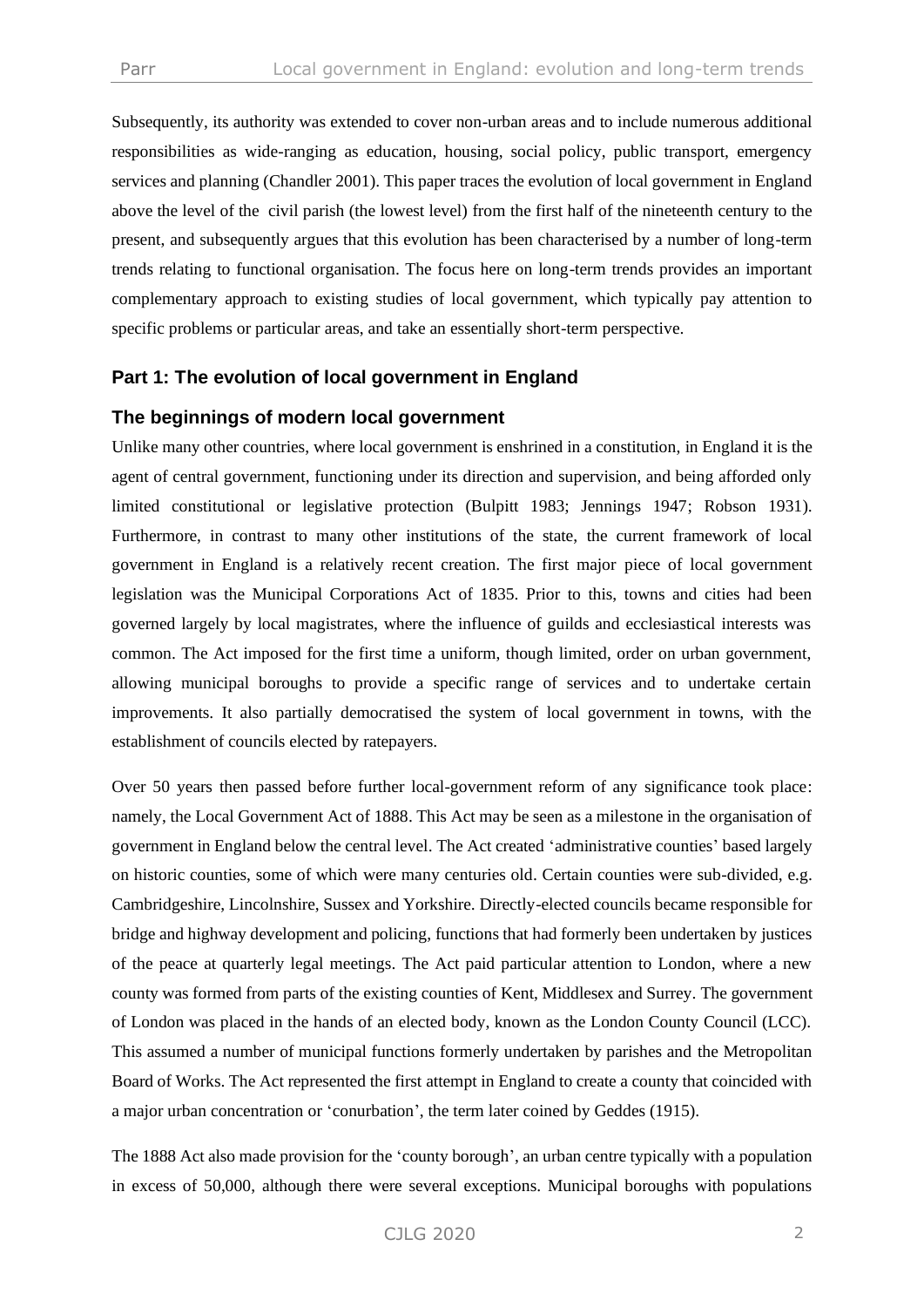below this level retained their status. Each county borough was wholly independent of the administrative county in which it was located, and was responsible for most county-level services as well as some additional ones. The rationale for the separation of county borough from administrative county seems to have been the supposed impracticality of having a single political unit which could reconcile the commercial and industrial interests of the main urban centre(s) and the agricultural interests of the rest of the county. However, subsequently and to this day this division of responsibility between county borough and 'host' county has proven to be a source of difficulty in the areas of strategic planning and service provision.

A second piece of major legislation followed soon after, in the form of the Local Government Act of 1894. This established the 'urban district' (an area in which the principal centre was neither a municipal borough nor a county borough) and the 'rural district'. Each was responsible for public health, secondary roads and other local amenities. The rural district was relatively extensive and often awkwardly configured. It was not until well into the twentieth century that this structure was rationalised, with some rural districts being merged with urban districts. Along with municipal boroughs, these newly formed urban districts and rural districts became a lower tier of local government, with the administrative counties and the county boroughs forming an upper tier. This two-tier structure was to become a prominent feature of local government in England, and continues to the present, though to some extent weakened by subsequent legislation. The two-tier principle was predicated on the distinction between services with relatively high demand thresholds for services provided by upper-tier authorities (e.g. policing), and services having low thresholds that could be effectively supplied by lower-tier authorities (e.g. public libraries).

#### **From the late nineteenth century to the 1960s**

The structure of local government outlined above remained largely unchanged well into the twentieth century. Only two policy developments of any major substance occurred in this period. One was the London Government Act of 1899, which made provision for 'metropolitan boroughs' within the County of London, thus creating a two-tier structure mirroring that of the administrative counties. The other was the Education Act of 1902, which transferred responsibility for secondary education from school boards to the 'local education authorities' of administrative counties and county boroughs.

During the period up to 1939 (the outbreak of World War Two – 1939–45) the largely static system of local government in England performed adequately, although it lacked effectiveness. Importantly, it failed to address the pressures of urban growth, particularly in the major conurbations, where problems of housing and public transport became very serious. This meant that by 1945, after two world wars and the intervening Great Depression, addressing the unsatisfactory nature of local government was long overdue. Attention was first given to the capital city, London. Over time the two-tier county of London, covering the central districts, had become surrounded by a girdle of county boroughs,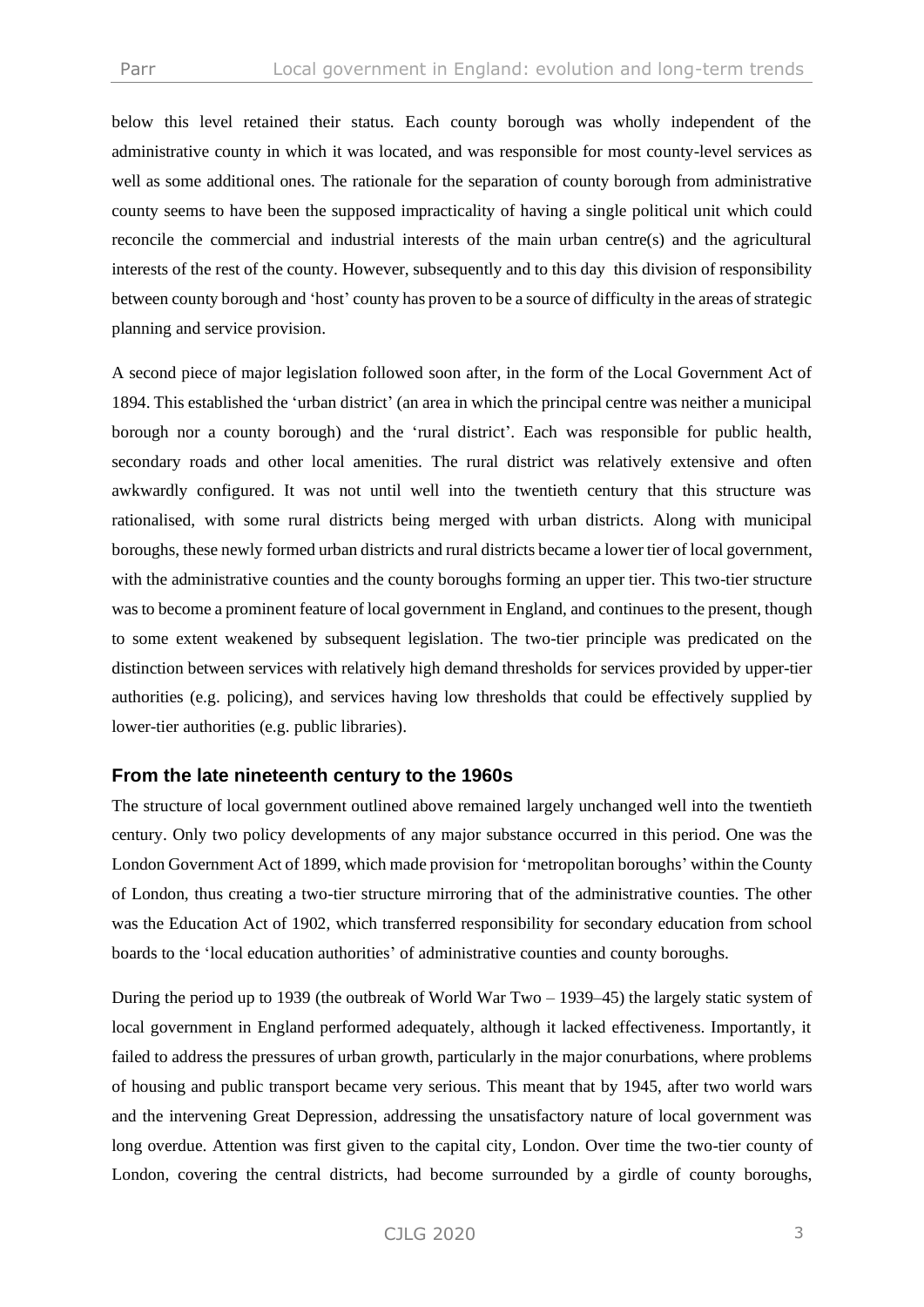municipal boroughs and urban districts. Under this complicated structure the physical conurbation of London grew to the point where it contained more than twice the population and land area of the LCC (Mogridge and Parr 1997). This eventually led to the establishment of a Royal Commission in 1957 under the chairmanship of Sir Edwin Herbert (Great Britain 1960). Following its report, the Government of London Act was passed in 1963, and came into effect in 1965.

The Act created an enlarged county of London (approximating the built-up area), with a two-tier structure of functional organisation. The upper tier, known as the Greater London Council (GLC), was responsible for strategic planning, fire and ambulance services, highway development, flood prevention and (later) public transport. The lower tier consisted of the 'London boroughs', responsible for certain planning functions, environmental services, libraries and recreation. The provision of primary and secondary education was in most cases the responsibility of the lower-tier boroughs.<sup>1</sup> Unusually for a two-tier structure, several important responsibilities, including planning and housing, were shared between the two tiers. One consequence of the 1963 Act was that former county boroughs such as Croydon or West Ham became London boroughs (comparable to any other London borough), and as a result lost some of their powers to the upper-tier authority, namely the GLC.

# **The Royal Commission on local government**

The establishment of a reformed local government in London drew attention to the absence of such an arrangement in the other major conurbations, where the structure of local government was still extremely cumbersome. In light of this a Royal Commission was established in 1966, and was charged with examining the structure of local government in England outside the boundary of the GLC.

# *Proposals of the majority report*

Published three years later, the majority report of the Royal Commission (Great Britain 1969a) recommended a thorough overhaul of local-government organisation in England (Wood 1976). At the highest level, eight 'provincial councils' were proposed. These would take over the functions of the 'regional economic planning councils' that had been established in 1964 as part of the implementation of the National Plan (Great Britain 1964). The idea was that each provincial (regional) council would prepare strategic development plans, and would have the role of a coordinating body (Thomas 1969).

Below the provincial (formerly regional) council the existing two-tier arrangement of local government was to be dismantled. Counties, county boroughs, municipal boroughs, urban districts and rural districts were all to be eliminated and replaced by a non-hierarchical or single-tier structure composed of 58 'unitary areas' (Great Britain 1969a, pp. 75–76). Each would be an all-purpose authority, providing

<sup>1.</sup> For the central boroughs (approximately the area of the former LCC) education was placed in the hands of the Inner London Education Authority. This ceased to exist in 1990, at which point responsibility for education within its area passed to the individual central boroughs.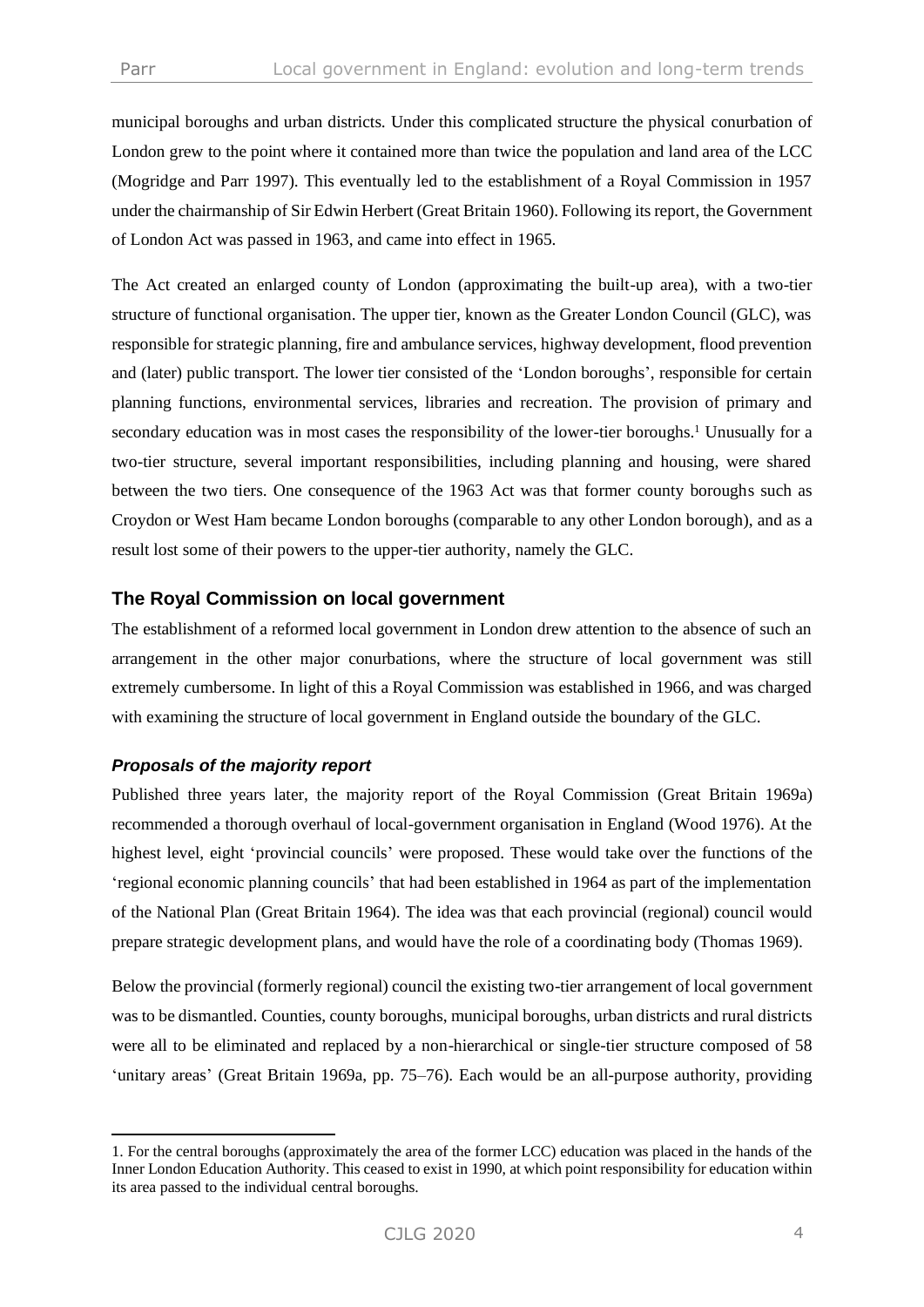both environmental and social services throughout its jurisdiction. The population of a unitary area would be within the (rather wide) range of 250,000–1,000,000, and in around half of cases the extent of the proposed unitary area bore some resemblance to the existing county. Within each unitary area the Royal Commission recommended the formation of 'local councils'. These were to have few powers, however; rather they were to function mainly as participatory mechanisms, the primary duty of each local council being *"to voice the opinions and wishes of the local community"* (Great Britain 1969a, p. 99).

Special arrangements were proposed in the three conurbations of Birmingham, Manchester and Liverpool. Instead of a unitary-area structure, each conurbation would be organised on a two-tier basis. The upper tier would cover the entire conurbation together with a generously-drawn area surrounding it, and would be responsible for emergency services, public transport, planning etc. The lower tier, comprising divisions of the upper tier, would be in charge of education, libraries, environmental services, most social services, and amenities.

The recommendations of the majority report of the Royal Commission were radical in at least three respects. First, the province (region) was to be given a role in local government, particularly with respect to the preparation of strategic development plans and the coordination of local-authority policies. Such a level of government had never previously existed in England. Second, the proposal to create unitary areas represented a fundamental departure from the established two-tier system. From an administrative standpoint this proposal amounted to the merging of 'town and country', i.e. a fusion of urban and nonurban spaces. Indeed, the Royal Commission made specific reference to the economic and social interdependence of town and country and the desirability of taking account of this in the reorganisation of local government (Great Britain, 1969a, pp. 25–26 and p. 65). Third, the recommendation of a reformed system of metropolitan government provided a framework for addressing the pressing economic and social problems of the conurbations outside London, particularly in the areas of transport and strategic planning.

#### *Alternative proposals: the minority report*

However, the report of the Royal Commission contained a lengthy Memorandum of Dissent (popularly known as the 'minority report') by Derek Senior, a journalist and strong advocate of local-government reform (Great Britain 1969b). His views were at odds with the majority report, and represented an elaboration of ideas he had presented some years earlier (Senior 1966, 1965). Rather than eight provinces, Senior's minority report proposed five, with operations somewhat different from those of the majority report (Wise 1969). Unable to accept the single-tier unitary areas favoured by the majority report, Senior instead advocated a sweeping reform of the existing two-tier structure, in which counties and county boroughs would disappear entirely.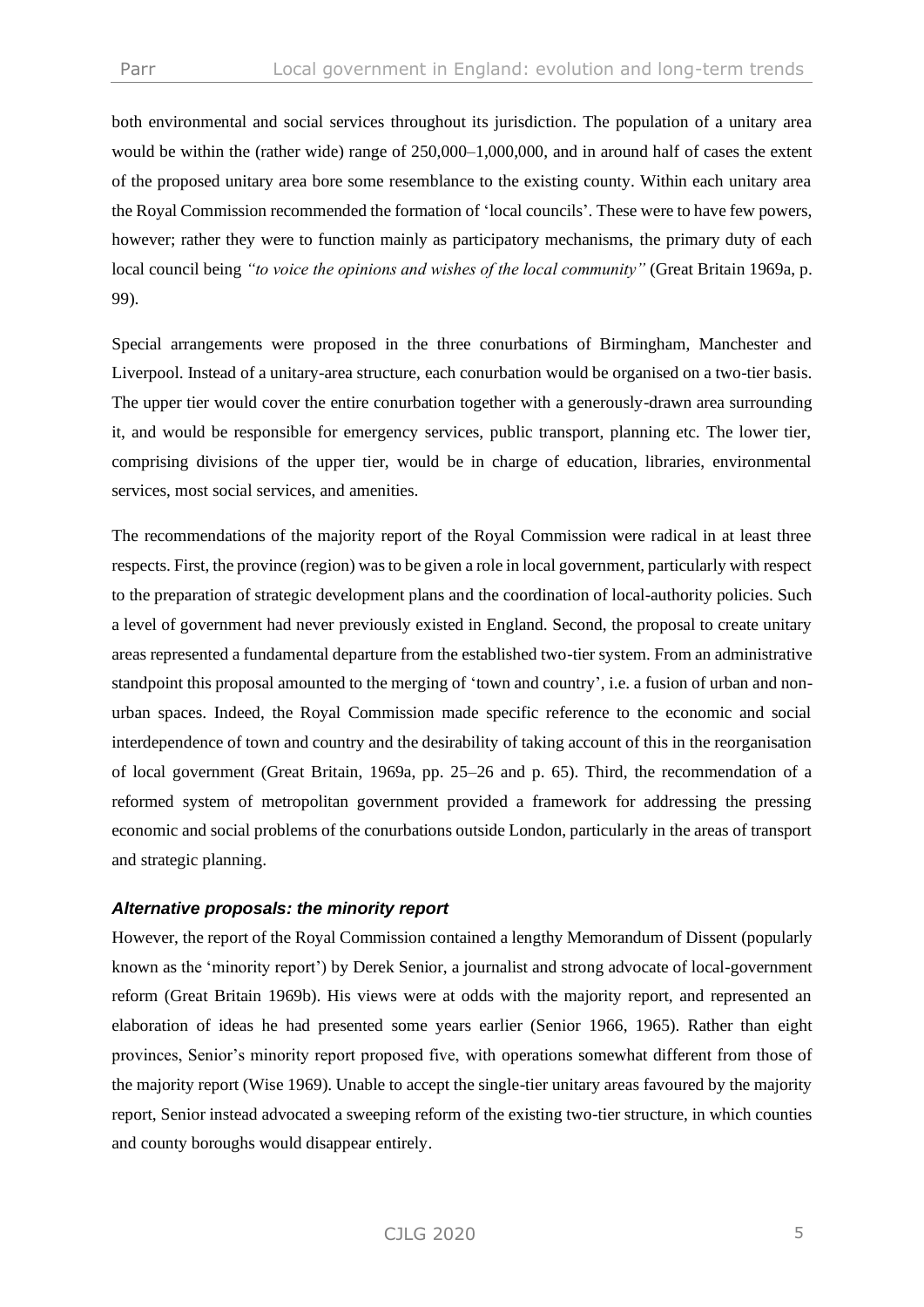Senior's proposed upper tier was to consist of 35 urban-centred units, each of which was termed a 'cityregion' (frequently shortened to 'region' in his minority report), and paid little attention to existing county boundaries. These units would be somewhat larger, and fewer in number, than the proposed unitary areas of the majority report. At the same time, Senior's 'city-region' was of a smaller scale than the city-region proposed earlier by Dickinson (1964, 1947). The lower tier was to be composed of 'districts', and on average each of the proposed city-regions contained four districts. The various localauthority functions were allocated as appropriate between the two tiers. Unlike the majority report, however, the minority report made no attempt to treat the conurbation areas differently: each conurbation and its environs was to consist of a two-tier city-region.

# **The Local Government Act of 1972**

The responses of the two major political parties to the report of the Royal Commission (1969a) were different. The ruling Labour Party was broadly in favour of the proposals. By contrast, the opposition Conservative Party had serious objections, despite recognising the need for change. Following this party's victory at the General Election of 1970 it passed the Local Government Act of 1972, which adopted selected features of both reports. Becoming effective in 1974, the Act made no provision for a provincial (regional) level of government – despite this being advocated in both the majority and minority reports of the Royal Commission - and also disregarded the unitary-area principle, a prominent feature of the majority report. Instead it opted for a reformed two-tier structure.

Outside England's conurbations, the Act created the concept of a 'non-metropolitan county' as the upper tier. These non-metropolitan counties usually corresponded to the former administrative counties, and three additional non-metropolitan counties were formed: Avon, Cleveland and Humberside. In addition, there were several amalgamations of former administrative counties - for example Huntingdonshire merged with Cambridgeshire. The lower tier of government comprised an undifferentiated set of 'non-metropolitan districts', which replaced the county boroughs as well as the municipal boroughs, urban districts and rural districts. The overall effect was to reduce considerably the number of lower-tier units (Chisholm 1976).

Within the conurbations local government was also organised as a two-tier structure. The upper tier, termed a 'metropolitan county', included the three metropolitan authorities that were recommended in the majority report, but with boundaries more closely corresponding to the physical extent of each conurbation. Three additional major conurbations were designated as metropolitan counties: South Yorkshire, Tyne & Wear, and West Yorkshire; centred on Sheffield, Newcastle and Leeds-Bradford respectively. The lower tier within each of these six metropolitan counties was formed of 'metropolitan districts', replacing the previous county boroughs, municipal boroughs and urban districts. Metropolitan government had finally come to the conurbations.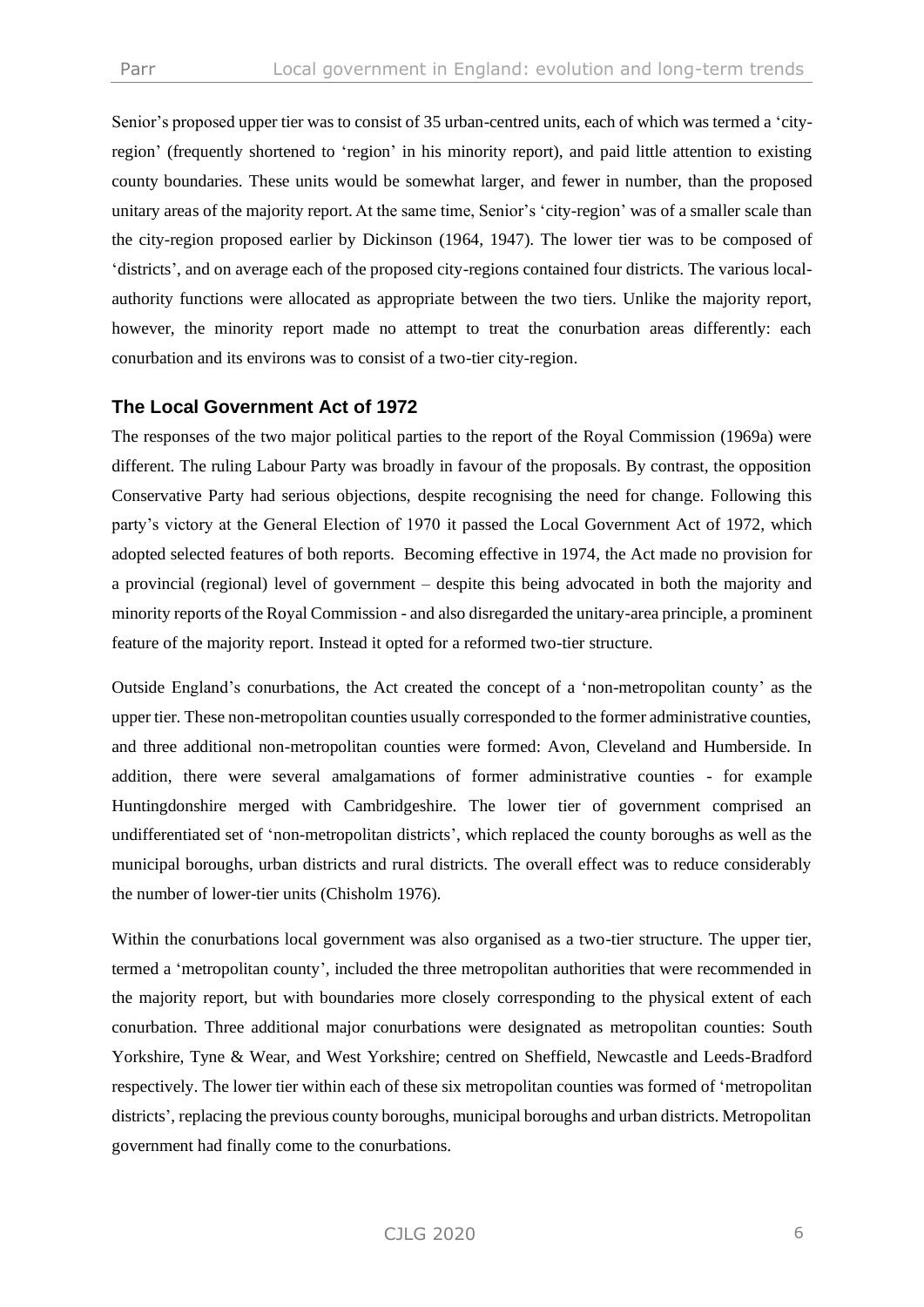For the first time, therefore, a two-tier structure of local government was in place throughout England. Generally speaking, the upper tier had responsibility for public transport, highways, strategic planning and emergency services, while the lower tier was concerned with certain planning functions, environmental services, housing, libraries etc. In the case of education this was an upper-tier function in non-metropolitan counties, but a lower-tier responsibility in the metropolitan counties.

The overall effect of the Act was substantial. With the abolition of the county borough, the nonmetropolitan county came to enjoy an enhanced status, particularly with regard to strategic planning and aspects of service provision. In the metropolitan counties, meanwhile, there was a shift in the provision of particular services from the former county boroughs to the upper-tier metropolitan counties.

#### **Developments since the 1972 Act**

Little more than a decade elapsed, however, before alterations were introduced (Wilson and Game 2011). The passing of the Local Government Act of 1985 (effective in 1986) abolished the upper tier of government in London (the GLC) and the councils of the six metropolitan counties. Importantly, however, the boundaries of Greater London and the metropolitan counties were retained for legal and statistical purposes. The erstwhile lower-tier authorities (the London boroughs, and elsewhere the metropolitan districts) assumed most of the upper-tier functions, with the remainder being undertaken by joint boards. For London the situation changed again in 2000, with the establishment of the Greater London Authority (GLA). This heralded a return to the two-tier structure of the 1963 Act, although it would be some time before similar structures emerged in the metropolitan counties.

#### *The unitary authority*

Following the 1972 Act, those local authorities which had been county boroughs found themselves demoted to lower-tier districts, lacking responsibility and freedom of manoeuvre in important areas of policy-making. This caused constant friction and was brought to an end by the Local Government Act of 1992. Those districts that had been county boroughs before the 1972 Act were now designated as 'unitary authorities'– albeit with some notable exceptions, such as Oxford and Preston.<sup>2</sup> Each had responsibility for most local-authority services, and was independent of the non-metropolitan county in which it was located. This raised the spectre of a return to the pre-1972 situation, when county and county borough frequently failed to agree on matters that required cooperative action.

<sup>2.</sup> The unitary authority is not to be confused with the 'unitary area' proposed in the majority report of the Royal Commission 20+ years before (Great Britain, 1969a). The latter territory comprised an administrative centre and a substantial surrounding zone of influence. By contrast, the unitary authority formed under the 1992 Act was initially a major urban centre, having virtually no hinterland. However, some of the recently-created unitary authorities include more extensive territories, as discussed later in this paper.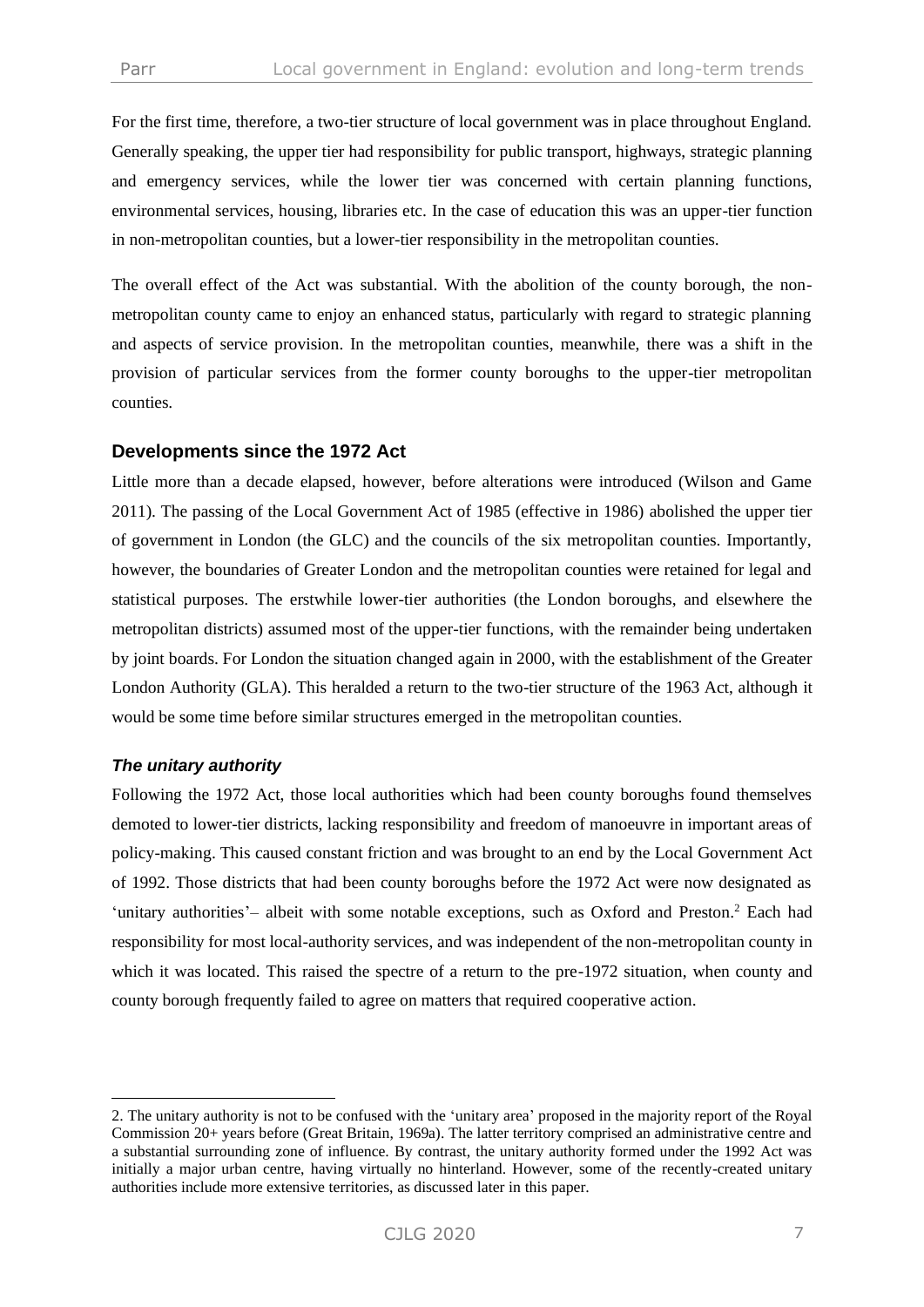Unitary authorities were also created in several other settings. First, unitary-authority status was occasionally granted to a particular lower-tier district of a non-metropolitan county: Rutland, Slough and Thamesdowne (Swindon), for example. Second, in cases where each district of a non-metropolitan county was given unitary-authority status, the process inevitably resulted in the elimination of the county for administrative purposes: a development that occurred in Avon, Berkshire, Cleveland and Humberside. In some cases the elimination of a county also resulted, if the former districts were reconfigured into fewer and larger units which were each accorded unitary-authority status; this happened for instance in Bedfordshire and Cheshire. Third, in cases where a county was allowed to take over all the responsibilities of districts, it re-formed as a unitary authority, which resulted in the disappearance of lower-tier districts: a development that occurred in Cornwall, Durham, Northumberland and Buckinghamshire.

#### *The combined authority*

The most recent organisational development in English local government has been the 'combined authority', as specified in the Local Democracy, Economic Development and Construction Act of 2009 and related legislation. This is a mechanism by which local authorities associate voluntarily for the purpose of taking over particular responsibilities that are beyond their individual jurisdictional or technical competence. Importantly, in becoming part of a combined authority, the individual local authority does not lose control over its existing powers. The combined authority is presided over by a directly-elected mayor (Ayres et al. 2018), and has emerged as an important means by which certain responsibilities are devolved from central government (Parr 2018).

Prominent in these developments is the Greater Manchester Combined Authority (GMCA). Formed in 2011, this consists of the leaders of the ten local metropolitan districts. The GMCA regained responsibility for functions which had been in the hands of joint bodies since 1985, including economic development, public transport and, most recently, policing. In addition, since 2014 the GMCA administers the devolved activities of healthcare, social services, vocational training and small-business development. Combined authorities have also been established in all the remaining metropolitan counties except Tyne & Wear, and may be seen as a partial replacement for the upper tier of metropolitan government which ended in 1985.

Other combined authorities comprise different groupings of local authorities, and their powers are not as extensive as those in the metropolitan counties. One such grouping concerned joint working by unitary authorities in each of two urbanised areas: Tees Valley and West of England. Another grouping involved different tiers of local government, as occurred in 2017 when Peterborough (a unitary authority) became linked with Cambridgeshire a two-tier non-metropolitan county. A more recent example of this type of grouping is the North of Tyne Combined Authority, established in 2018. This consists of Northumberland (a non-metropolitan county with unitary-authority status) together with the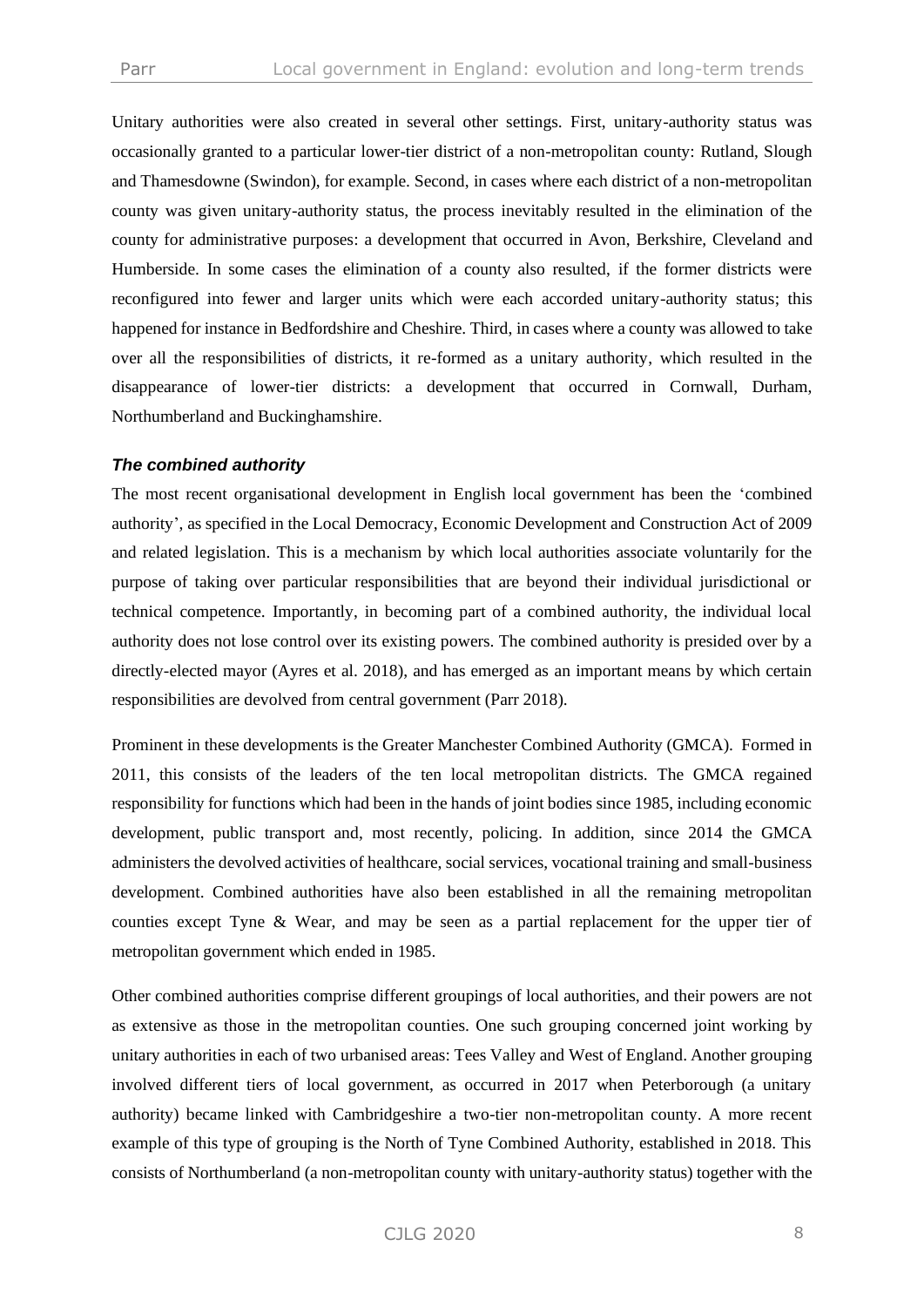metropolitan districts of Newcastle-upon-Tyne and North Tyneside.<sup>3</sup> Discussions for additional combined authorities are currently underway. Although this innovation in local-government organisation has generally been met with a positive response (County Councils Network 2015), it is probably too early to judge whether all the anticipated advantages will materialise (Roberts 2020).

## **Part 2: Long-term trends in local-government development**

This paper now turns to the second part of its discussion: the long-term functional trends or patterns discernible through the period, or over an extended part of it. Five such trends are considered.

#### *Path dependence*

Arguably, the most noticeable example has been the enduring presence of the county. Although the county has been subject to redefinition and amalgamation as well as incursions first by county boroughs and later by metropolitan counties, it has remained the most important unit in the organisation of English local government. As discussed above, the 1972 Act rejected the recommendation of both the majority and minority reports of the Royal Commission that the administrative counties should be abolished (Great Britain 1969a and 1969b). Instead, these were retained with relatively minor alterations, although the term 'administrative' was no longer used. It is also significant that the 1972 Act chose the designation 'metropolitan county' to describe a major conurbation. This emphasised the fact that a metropolitan county was considered to be of greater importance than a large city, and that in terms of population and economic power its standing was no less than that of a non-metropolitan county.

Another aspect of path dependence concerns the near-permanence of the two-tier structure of local government, which originally emerged over 125 years ago. Although the lower tier underwent a modification under the 1972 Act, the two-tier structure continues to be a prominent feature in nonmetropolitan counties. A more general case of path dependence the tendency for reforms to build on pre-existing structures, or to be influenced by these (Jennings 1947). For example, individual lower-tier districts have been upgraded to become unitary authorities, while on other occasions a set of lower-tier districts has been eliminated to form a county-wide unitary authority. A similar approach has been followed in the case of combined authorities. Each represented a confederation which grouped various local-authority units belonging to the same or different tiers. This use of existing local-government structures as building blocks in the establishment of new forms of local authority, usually without changing their boundaries, has clearly contributed to the evolution of local-government organisation.

<sup>3.</sup> The North of Tyne Combined Authority was formerly part of the much broader North East Combined Authority (NECA), from which it seceded due to various disagreements among the constituent authorities. NECA continues to exist, but its area is now restricted to County Durham (a non-metropolitan county with unitary-authority status) and the metropolitan districts of Gateshead, South Tyneside and Sunderland.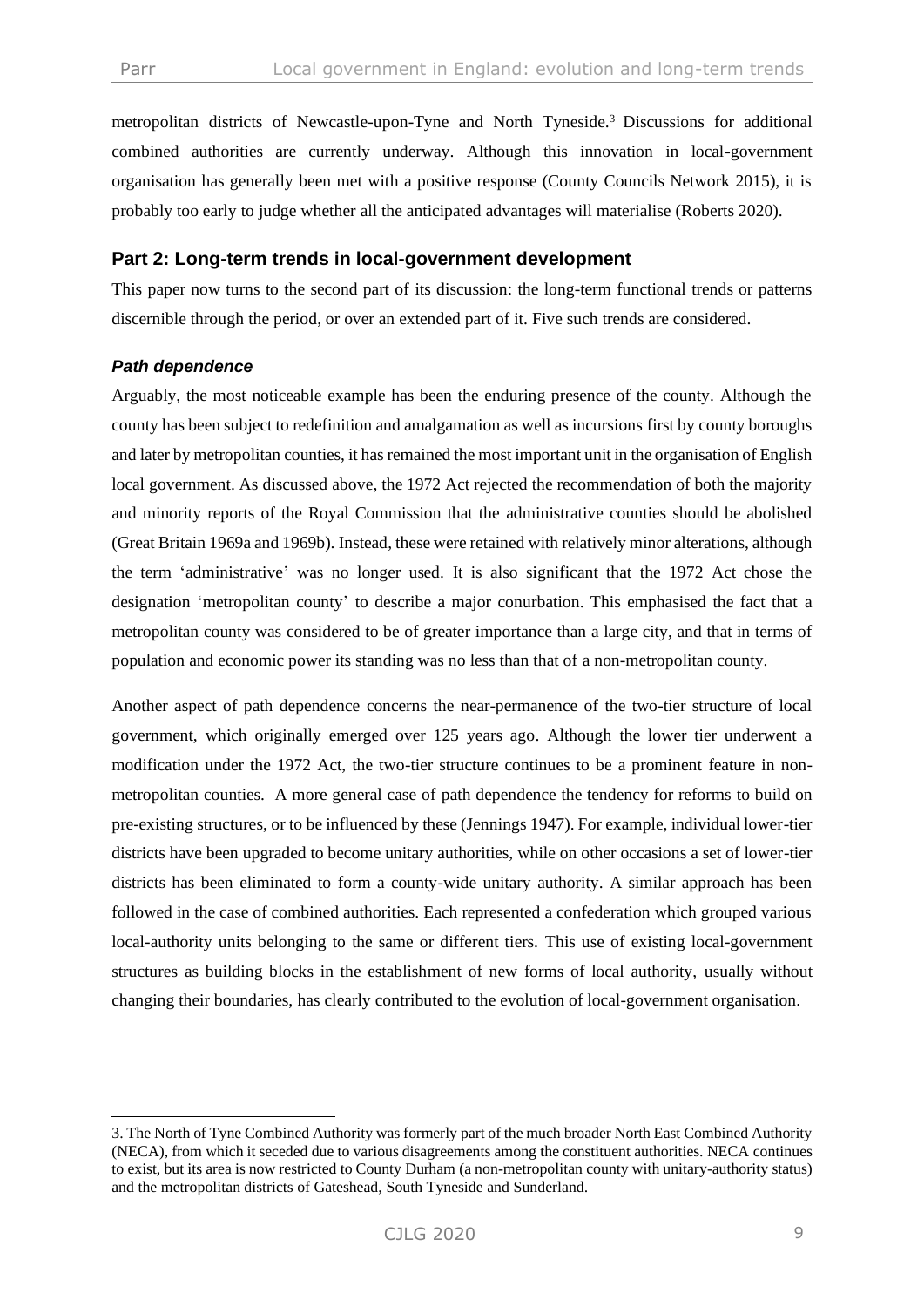## *Major structural change*

This influence of path dependence notwithstanding, there have been periods when the system of local government has undergone a major change, representing a clear break with the past in terms of its structural composition. Not surprisingly, such occasions have tended to be relatively few and far between. The first of these occurred with the Municipal Corporations Act of 1835, which imposed for the first time a measure of order on civic administration. As discussed previously, more than 50 years were to elapse before the Local Government Act of 1888. This established the administrative county and the county borough, and also made provision for a reformed system of local government in London under the LCC.

The next reform of comparable magnitude came with the Local Government Act of 1972, which introduced major organisational changes. As was seen, this Act imposed a two-tier structure of local government throughout England, creating a degree of uniformity hitherto unknown. Outside the conurbations the two-tier structure was based on the county and the newly-created 'district', the latter replacing county boroughs and all pre-existing lower-tier authorities. For the conurbations, the two-tier structure involved the metropolitan county and the metropolitan district, a structure comparable to that established in London nearly a decade earlier.

Since then various changes in the organisation of local government have taken place. These have included the establishment of unitary authorities and also the formation of combined authorities with an anticipated role in the devolution of powers from central government. However, none of the changes has been as far-reaching as those embodied in the 1972 Act.

#### *Reversal, or the circularity of policy*

A third noticeable trend in the development of local government in England has been the phenomenon of a change being made, only to be reversed at some later date. A dramatic case of this can be seen in the structure of local government within London and the metropolitan counties. Under the 1963 Act a reformed two-tier structure was established in Greater London, and under the 1972 Act a broadly similar two-tier structure was introduced in each of the six metropolitan counties. In both cases the upper-tier councils were then abolished in 1985. After an interval of 15 years, however, the two-tier structure was restored: initially with the formation of the Greater London Authority in 2000, and more recently with the creation of combined authorities in each of the metropolitan counties (except Tyne & Wear), to which certain of their former upper-tier responsibilities have been returned. This is effectively a partial reinstatement of the pre-1985 structure.

Another policy reversal concerned the county borough, which in 1972 was reduced in status to a lowertier district in a two-tier non-metropolitan county. Following the 1992 Act, however, the majority of these districts were reconstituted as unitary authorities, with powers broadly comparable to those of the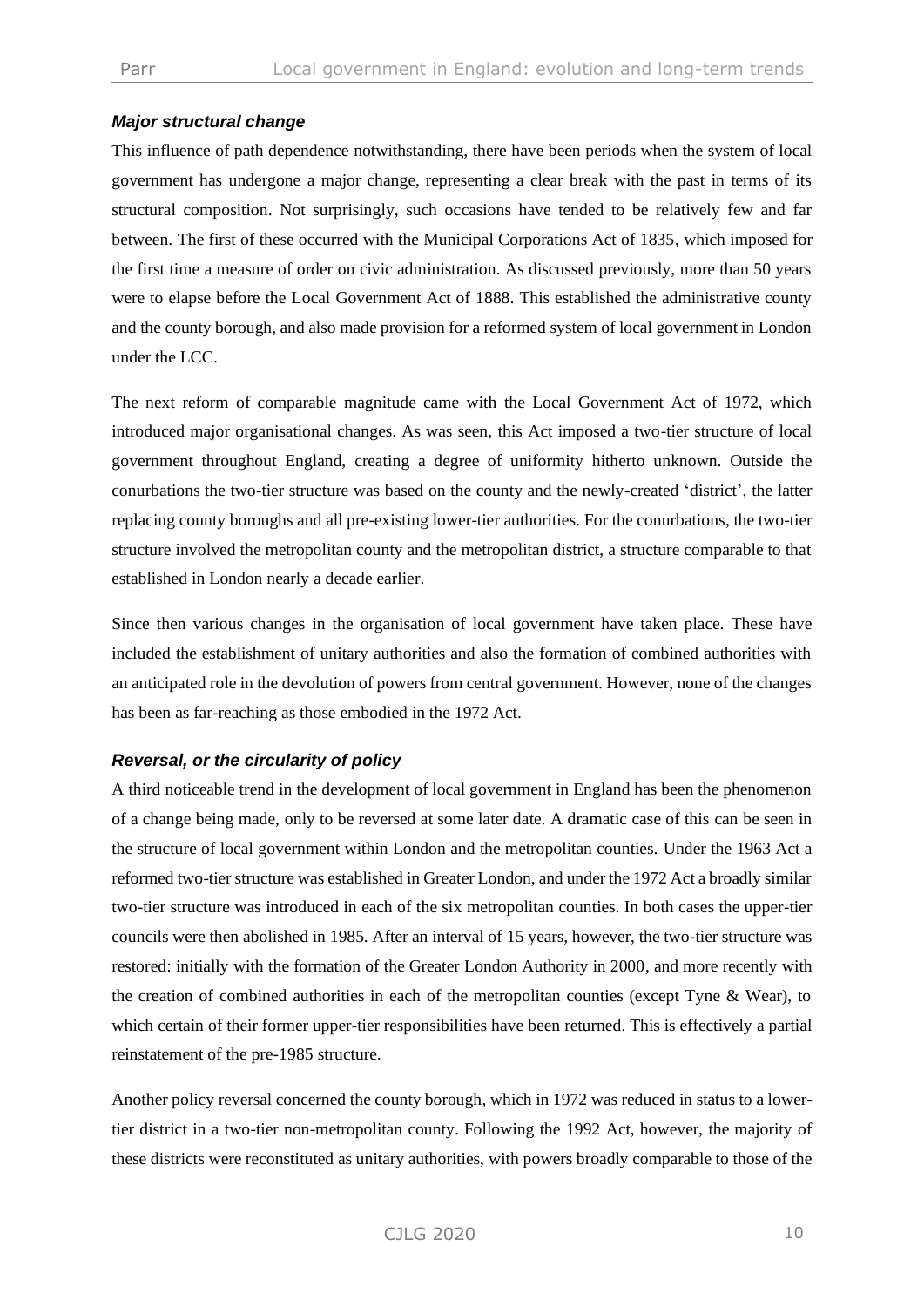former county boroughs. A similar situation occurred in the former counties of Cleveland and Avon. These were created as two-tier non-metropolitan counties under the 1972 Act. In 1996, however, both counties were abolished and each replaced with four unitary authorities. Twenty years later the two sets of unitary authorities were each permitted to form a combined authority, with some of the powers of the former non-metropolitan counties of Cleveland and Avon. Significantly, in terms of jurisdictional extent the Tees Valley Combined Authority of 2016 closely resembled the original county of Cleveland (with only the unitary authority of Darlington being added), while the 2017 West of England Combined Authority was similar to the former county of Avon (the unitary authority of North Somerset chose not to be part of the combined authority).

#### *The dissociation of urban areas from their 'hinterlands'*

A fourth trend, although one generally not remarked upon, has been the tendency to treat urban areas as 'islands' independent of their rural surroundings. The 1835 Act, which established municipal boroughs, gave no consideration to surrounding rural areas, despite there being significant economic and social interaction between the two. This approach was mirrored by the 1888 Act, which created county boroughs, and the 1894 Act, which established urban districts. In both pieces of legislation, urban areas were treated independently of rural areas.

In a similar vein the 1963 and 1972 Acts, respectively concerned with the governance structures of Greater London and the metropolitan counties, paid no attention to their wider hinterlands. And even today, treatment of the urban area as a separate case can be observed at the district level. Districts based on medium-sized urban centres with populations over 100,000 (e.g. Cambridge, Exeter, Lincoln and Norwich) have tightly-drawn boundaries, and are thus detached from their peripheries. At the same time, and with relatively few exceptions, predominantly rural districts based on very small centres have very far-flung boundaries.

This conception of urban areas seems to have resulted from an assumption by successive generations of administrators that types of local-government structure should be determined by differences in population density, although other explanations are possible. Alternatives to this doctrine, or modifications of it, were given little consideration. In most contexts the urban area has been viewed as a separate entity (meriting its own local authority), rather than the focal point of a more extensive unit of administration, despite this being recommended by an earlier Royal Commission (Great Britain 1969a).

#### *Resistance to regional government*

The last of the five trends to be considered by this paper is a general reluctance to adopt regional government. Two broad types of regional government may be conceptualised. The first is primarily concerned with coordination and could also be regarded as the highest tier of local government. The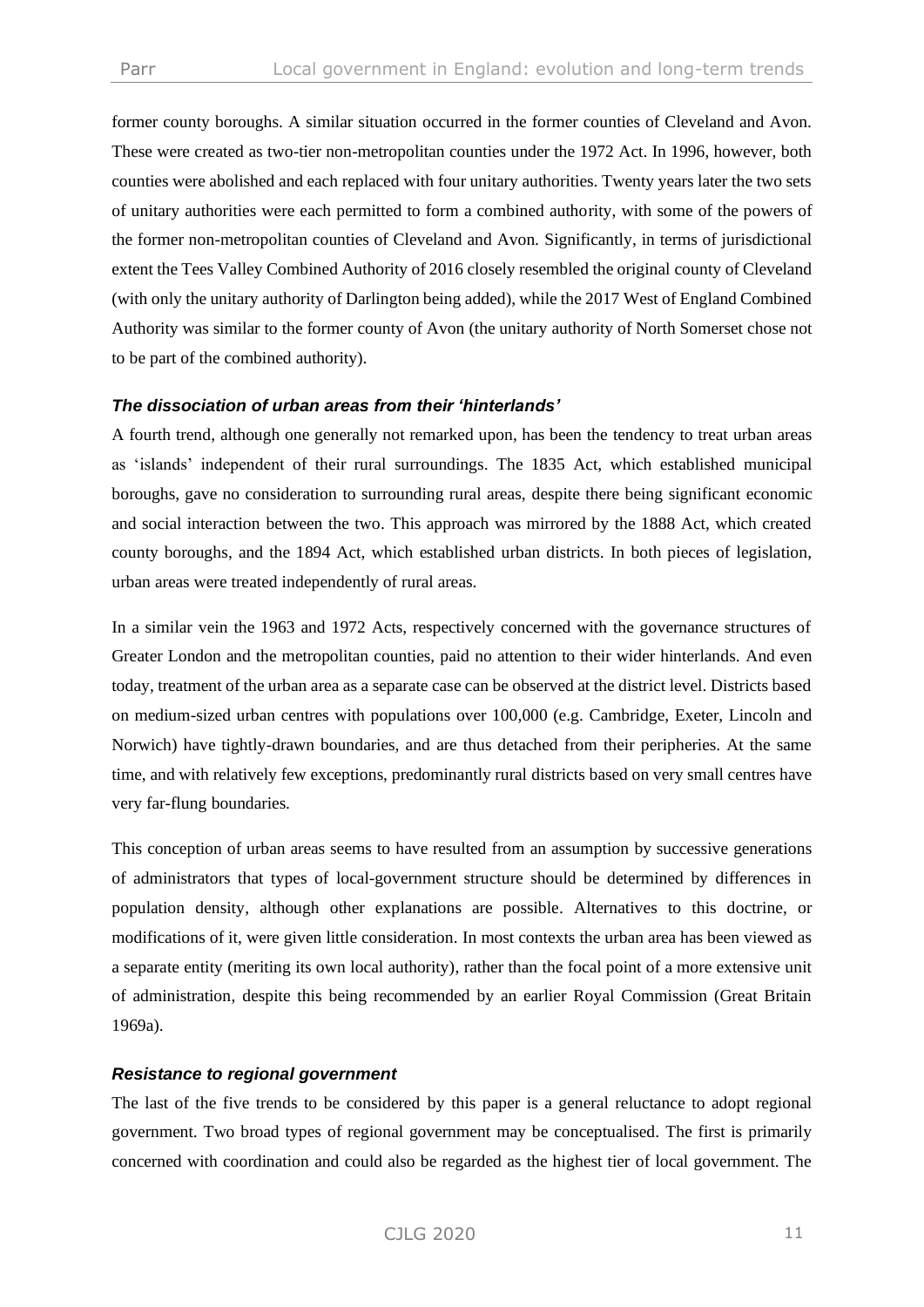second refers to a distinct level of decision-making, intermediate between national government and local government. This type of regional government involves a substantial degree of autonomy, as with the *Bundesland* in Germany, the *regione* in Italy, and each of the devolved administrations of the UK.

It has been noted above that both the majority and minority reports of the Royal Commission on Local Government (Great Britain 1969a and 1969b) recommended the province (region) as a tier of local government (similar to the first type of regional government conceptualised above). However, these proposals were not reflected in the subsequent Local Government Act of 1972. Shortly thereafter, the possibility of English regional assemblies was considered, but rejected, in the majority report of a Royal Commission on the Constitution chaired by Lord Kilbrandon (Great Britain 1973a). However, in their minority report relating to this Commission (Great Britain 1973b) Lord Crowther-Hunt and Professor Alan Peacock argued in favour of regional assemblies in England. These would have been akin to the second type of regional government conceptualised above. Unsurprisingly, nothing came of this proposal, probably because it was made too soon after the 1972 legislation which had rejected the possibility of regional government.

The failure ever to adopt any form of regional government in England is somewhat surprising. At various times since the 1950s, governments of both major political parties have shown a willingness to make use of the official region as a unit in the administration of policy – something that might have paved the way for regional government. As stated earlier, 'regional economic planning councils' were formed in 1964 to assist in the implementation of the National Plan at the regional level. Exactly 30 years later, in 1994, 'government offices for the regions' were established under a revised set of official boundaries. These bodies were tasked with coordinating the activities of central-government departments at the level of the region, and liaising with regional interests. In 1998 two further types of regional body were introduced. One was the 'regional development agency', the purpose of which was to facilitate improved economic performance within its region (Haynes et al. 1997). The other was the 'regional chamber', unofficially referred to as a 'regional assembly'. Each assembly was required to draw up a regional spatial strategy that included a transport component, and also to oversee the activities of the relevant regional development agency.

For various reasons each of these regional bodies has been abolished, although the official regions have been retained with their boundaries unchanged. It is clear that the spatial focus of central-government policy in England has shifted from the region to the locality. This has been reflected in the creation of 'local enterprise partnerships', which replaced regional development agencies, and also in the devolution of certain central-government responsibilities to combined authorities in metropolitan counties (Parr 2018). It seems reasonable to conclude that such developments have pre-empted the possibility of any form of regional government for some years to come.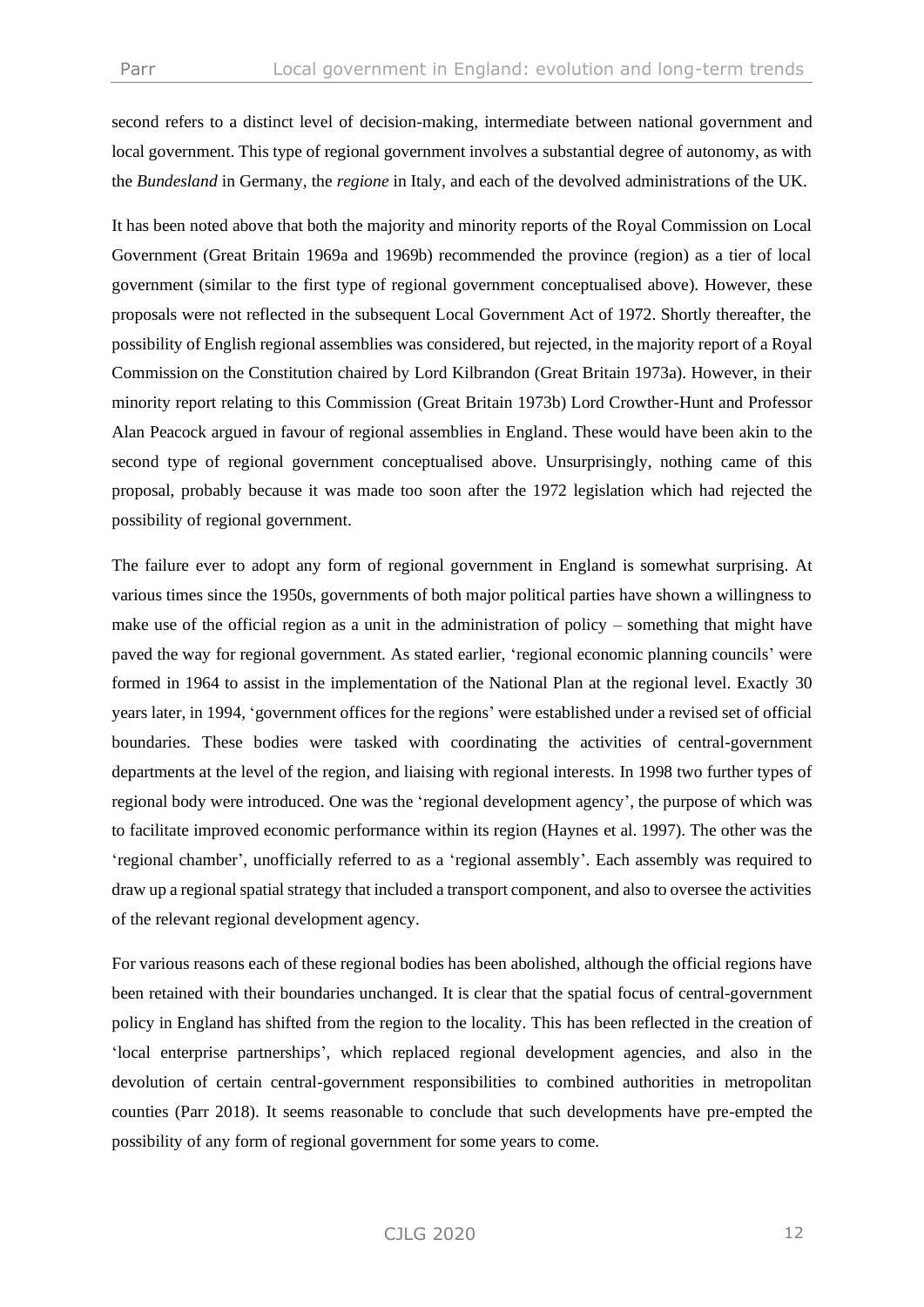As matters now stand, there are nine official regions in England, whose boundaries date from 1994. With some important exceptions these multi-county units represent city-regions at the scale considered by Dickinson (1964, 1947).<sup>4</sup> Far from referring to a level of government or administration, however, the official region is nothing more than a statistical unit. Official regions exist under the aegis of central government, and are used largely for the purpose of internal administration within its various departments. Official regions are also employed in the spatial organisation of central-government agencies such as Public Health England and the ambulance section of the National Health Service, where the South East region is divided into two parts. Official regions are also used where spatial disggregation of data is important, as in many publications of the Office for National Statistics and in the organisation and reporting of elections.

## **Closing comments**

Over the last two centuries local government across England has changed substantially, in terms of its structure and scope. During this period it has acquired important responsibilities such as planning and education, but has relinquished others, notably public utilities and income support. Attention has been drawn in this paper to five long-term trends that have characterised its development. The system of local government in England and more generally the UK continues to exercise an influence on the economic and social life of the nation. However, its ability to do so effectively has been impaired by organisational issues and, more recently, by severe financial difficulties, particularly those resulting from the 'austerity programme'.

Throughout the period considered above, policies regarding local-government change generally follow one of two opposing emphases, depending on the era in question. One is the reformist emphasis, which strives for a rational pattern, based largely on the attainment of a symmetrical structure. This emphasis, which makes few concessions to particular cases or special conditions, is exemplified by the Municipal Corporations Act of 1835 and the Local Government Acts of 1888 and 1972. This is counterbalanced by a second, pragmatic, emphasis which is reliant on expediency, with unexpected difficulties and anomalous situations responded to in an ad-hoc manner, leaving the rest of the system largely intact. The London Government Act of 1899 is representative of this second emphasis, as is the formation of unitary authorities under the 1992 Act, and combined authorities under the 2009 Act.

It is noteworthy that neither emphasis is exclusively associated with one particular political party. The first emphasis (the reformist) is typically put into effect within a few years of its sanctioning by parliament. By contrast, the second emphasis (the pragmatic) is usually played out over a much longer period, as circumstances dictate. In many processes of political development it is common for two emphases to be present over a given period, sometimes with one of the two dominating. What is

<sup>4.</sup> The exceptions are East of England, London, and South East. None of these possesses the fundamental structural characteristics of a city-region (Parr 2005).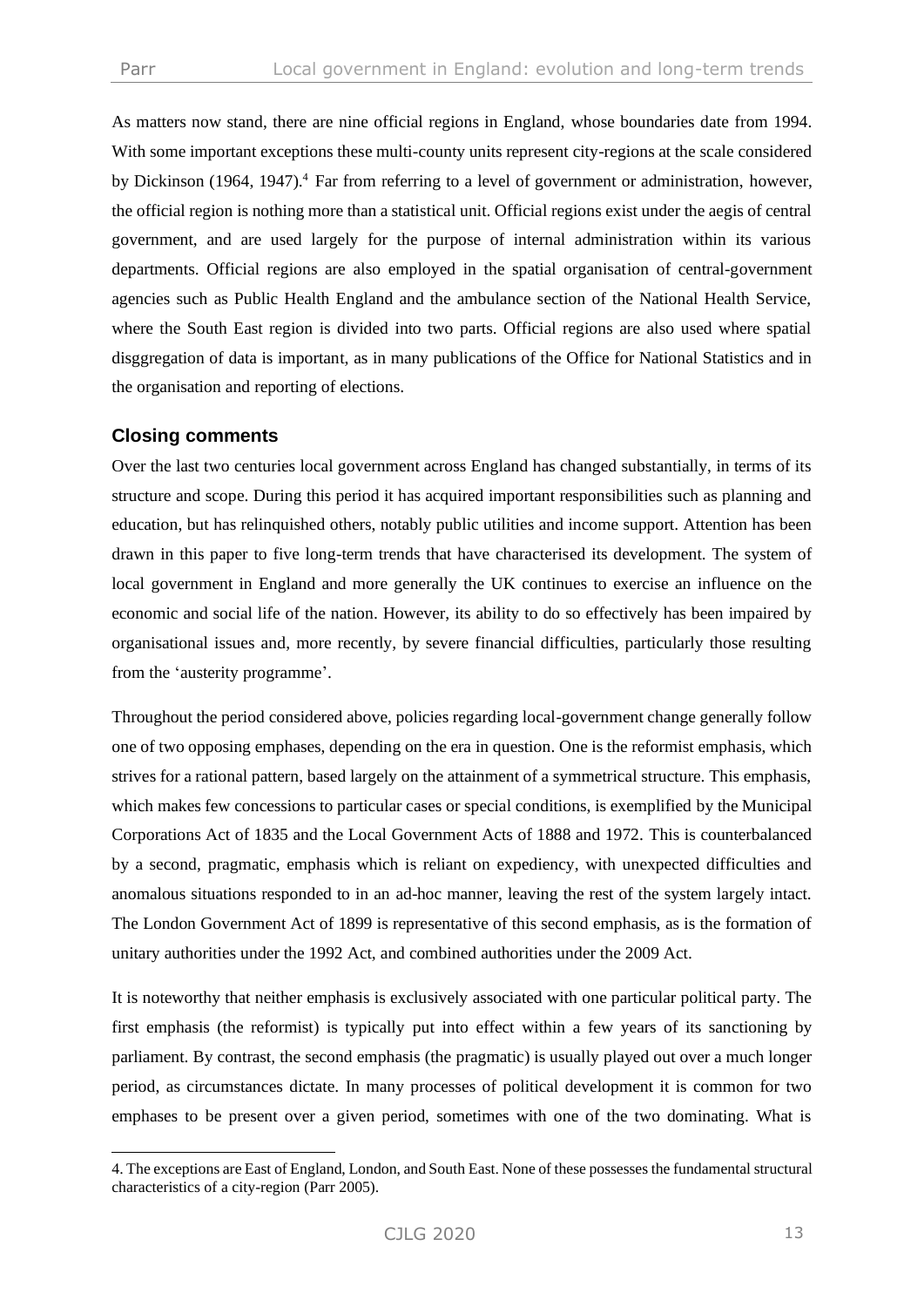interesting about the reform of local government in England is the fact that the two emphases appear to occur in a sequential rather than simultaneous manner – resulting in a pendulum effect. At present the discourse of reform seems to favour the second emphasis. The author speculation

## **Declaration of conflicting interest**

The author has declared no potential conflicts of interest with respect to the research, authorship, and/or publication of this article.

# **Funding**

The author received no financial support for the research, authorship, and/or publication of this article.

#### **Acknowledgement**

The author wishes to thank N. Gallent, S. Martin, S. Moore, C. Osborne, J. Roberts and J. Tomaney for their thoughtful comments on earlier versions of this paper. The author would also like to thank members of staff of CJLG for their advice and assistance.

## **References**

- Ayres, S., Flinders, M. and Sandford, M. (2018) Territory, power and statecraft: Understanding English devolution. *Regional Studies*, 52 (6), 853–864. https://doi.org/10.1080/00343404.2017.1360486
- Bulpitt, J.G. (1983) *Territory and power in the United Kingdom*. London: Allen and Unwin.
- Chandler, J.A. (2001) *Local government today*. Manchester: Manchester University Press.
- Chisholm, M.D.I. (1976) Academics and government. In: Coppock, J.T. and Sewell, W.R.D. (eds.) *Spatial dimensions of public policy,* (pp. 67–85). London: Pergamon Press. https://doi.org/10.1016/b978-0-08- 020629-5.50014-8
- Copus, C., Roberts, M. and Wall, R. (2017) *Local government in England: Centralisation, autonomy and control*. London: Palgrave.
- County Councils Network. (2015) *County devolution: Our plan for government, 2015–2020.* London: County Councils Network.
- Dickinson, R.E. (1947) *City, region and regionalism.* London: Routledge and Kegan Paul.
- Dickinson, R.E. (1964) *City and region*. London: Routledge and Kegan Paul.
- Geddes, P. (1915) *Cities in evolution*. London: Williams and Norgate.
- Great Britain. (1960) *Royal Commission on Local Government in Greater London*. London: HMSO.
- Great Britain. (1964) *The National Plan 1964*. Cmnd. 2764. London: HMSO.
- Great Britain. (1969a) *Royal Commission on Local Government in England 1966–1969*, Volume I, *Report*. London: HMSO (referred to here as the 'majority report').
- Great Britain. (1969b) *Royal Commission on Local Government in England 1966–1969,* Volume II*, Memorandum of Dissent*. London: HMSO (referred to here as the 'minority report').
- Great Britain. (1973a) *Royal Commission on the Constitution 1969–1973*, Volume I. *Report*. London: HMSO (referred to here as the 'majority report').
- Great Britain. (1973b) *Royal Commission on the Constitution 1969–1973*, Volume II, *Memorandum of Dissent*. London: HMSO (referred to here as the 'minority report').